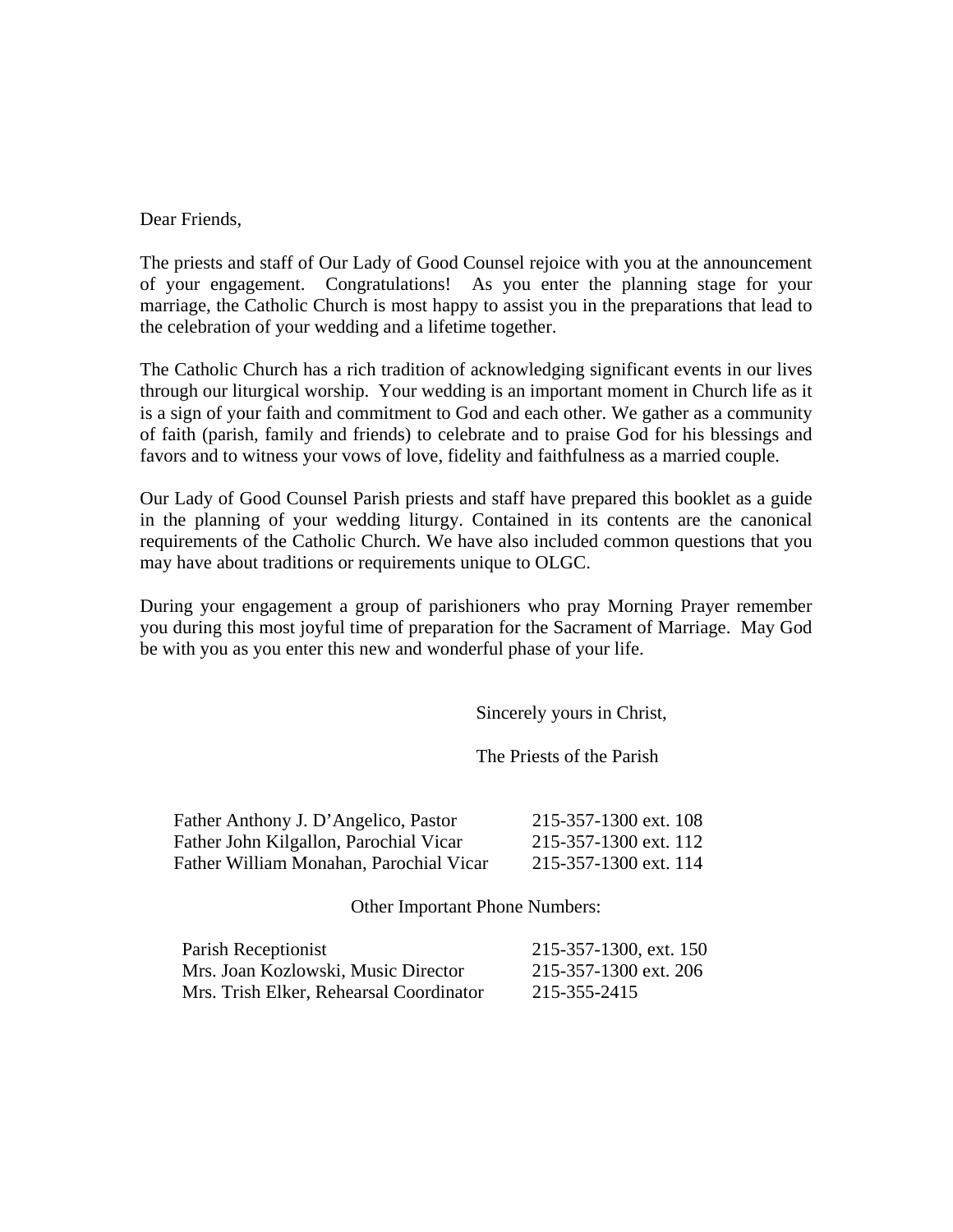# Marriage Preparation Process at Our Lady of Good Counsel

When a couple seeks to be married in the Catholic Church, they are availing themselves of a precious gift. The community of the Church recognizes that they are responding in faith to an *invitation* and a *call* from God. As Christians, the gift of this love of God is a sacrament.

The Catholic Church believes that the marriage of Christians is a sacrament and is based on the very serious relationship of *covenant.* The decision to make a life-long commitment requires sufficient reflection, discussion and responsible preparation. Therefore, the celebration of this sacrament is preceded by a period of preparation. You are entering a period of discernment to marry. The Church and the priests are also discerning along with you. This discernment period has a threefold nature: Personal and Relational, Communal, and Liturgical.

**Personal and Relational**: As the bride and groom you are the ministers and celebrants of the Sacrament of Marriage. On the part of the Church and the State the priest is the legal and proper witness. Therefore, it is important to meet with the priest prior to your wedding in order for all parties to become familiar with each other. This relationship also reflects the Church's concern for you as husband and wife and as important members of the Body of Christ.

**Communal**: Marriage by its very nature is a public celebration. Though the term "my wedding" is natural to the common vocabulary, from the Church's point of view the sacrament of marriage is much fuller. Marriage reflects a relationship that extends beyond the couple and includes Christ and his Church, both in heaven and earth.

**Liturgical**: Liturgy gathers the Church at prayer and expresses who we are in relationship with the Father, Son and Holy Spirit through ritual. The Sacrament of Marriage is part of the Church's liturgy that celebrates an authentic human love that "is caught up into a divine love and is directed and enriched by the redemptive power of Christ" (*Gaudium et Spes,* no. 48*).* This sacrament also consecrates the couple to the duties and dignity of the married state that lead to a personal holiness and mutual sanctification. Therefore, the Rite of Marriage is a rich prayer which captures the beliefs and long standing customs of the Catholic Church.

The Archdiocese of Philadelphia requests that couples presenting themselves for marriage do so at least six months before their intended wedding date. This requirement is to ensure the necessary time to make all the arrangements.

*An interview with a parish priest with the couple is necessary before setting the date for your wedding. Please note-- calendar dates for wedding availability are not given over*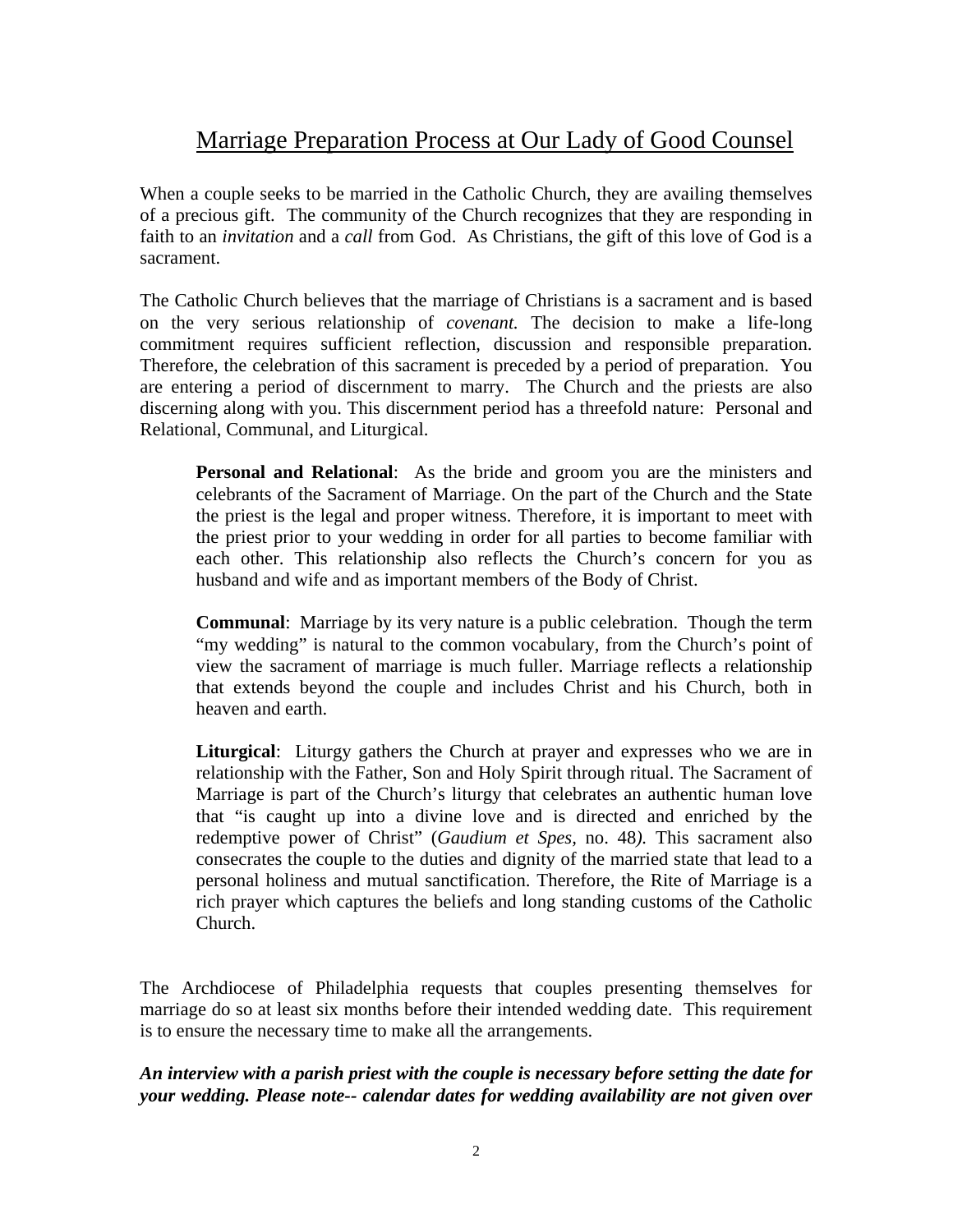*the telephone.* To schedule your initial appointment with a parish priest please call the parish receptionist at extension 150.

# The Steps You Need to Take

**Step One:** Consult with one of the parish priests. At this meeting, the priest will ascertain one's freedom to marry, schedule a wedding date and briefly review the wedding program of our parish. It is our parish policy that either the bride or groom or the parents of the bride or groom are registered members of Our Lady of Good Counsel Church. At this meeting, the parish priest will inform you about additional meetings and the required paperwork that you will need to provide.

**Step Two:** Attend a Marriage and Family Life Preparation Program. The marriage preparation program helps you to discover the tools necessary for a good Christian marriage. You are strongly encouraged to register and attend a program as far in advance of your wedding as possible to make best use of this opportunity for discernment and preparation for the sacrament of Matrimony.

## **Attendance by both the Bride and the Groom in a Marriage and Family Life Preparation Program is mandatory.**

Programs are offered by the Archdiocese and there are two options:

- A. Archdiocesan Regional Marriage Preparation Program This is a large group program held on four separate evenings. This program focuses on the couple themselves and their discernment regarding the sacrament of Matrimony.
- B. Archdiocesan Weekend Retreat Program This weekend retreat program offers engaged couples a special opportunity to be together, and to encounter Christ through prayer and reflection. The goal of the weekend is to more firmly establish their relationship "in the Lord."

For more information on these programs please contact:

Archdiocese of Philadelphia Family Life Office  $222$  N.  $17<sup>th</sup>$  Street Philadelphia, PA 19103 215-587-5639 www.archdiocese-phl.org

**Step Three:** Schedule your wedding rehearsal with the parish coordinator, Mrs. Trish Elker.

*Please note: Confessions are not heard on the night of the rehearsal.*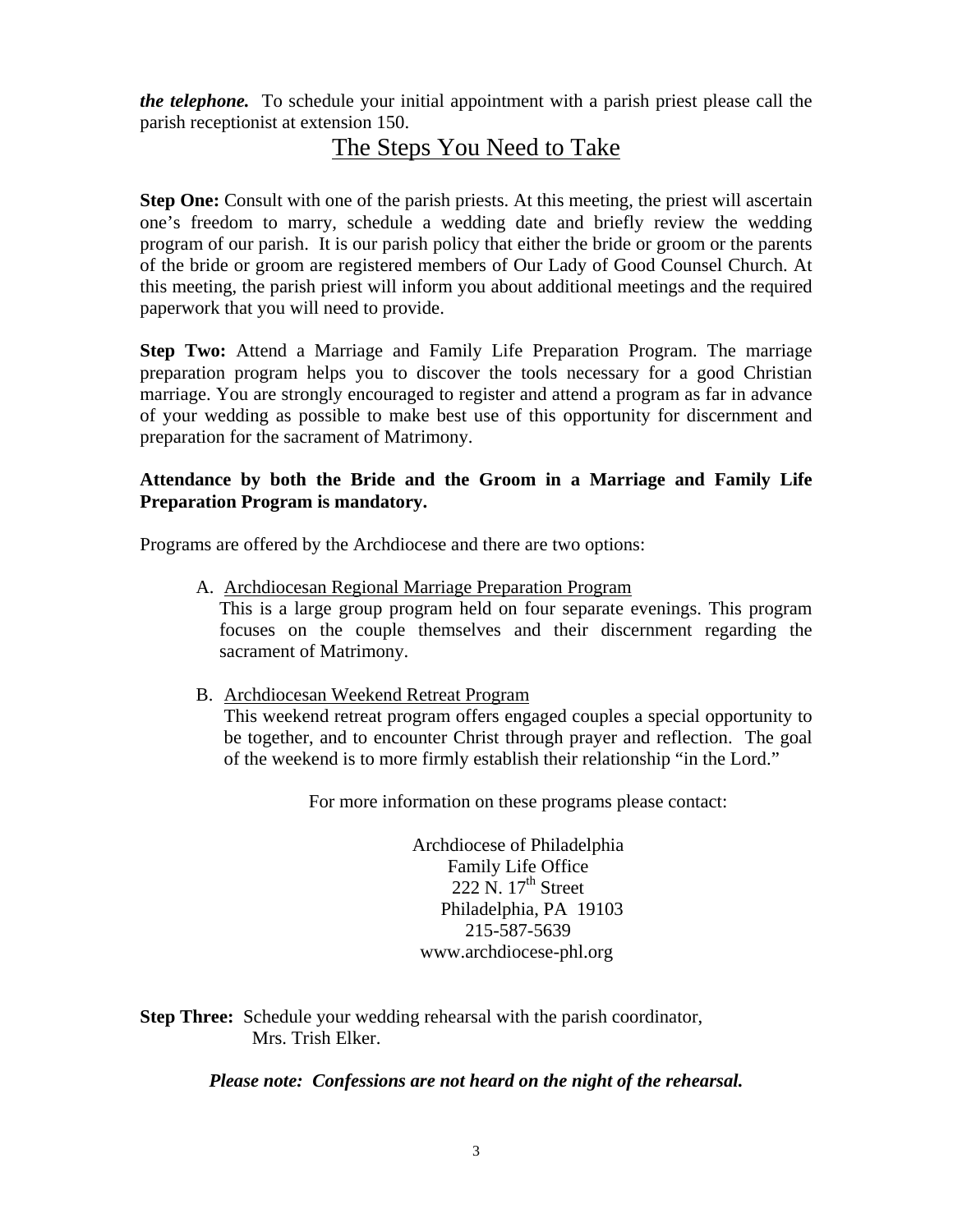# **A. Documents Needed**

- a. **A Baptismal certificate** dated *within six months* of your wedding is required for both catholic parties, unless baptized at OLGC. If one of the parties is a Christian of another denomination, proof of baptism is required.
- b. **A Letter of Freedom** dated *within six months* of your wedding is required of those Catholics who are not registered at Our Lady of Good Counsel Church. It can be obtained from your current parish.
- c. **A Decree of Nullity from the Catholic Church** or a **Death Certificate of your former spouse** is required of those previously married (regardless of your religion).

## **B. Marriage License**

Your license can be obtained at any county courthouse in Pennsylvania and is to be presented to the rectory *no later than two weeks* prior to your wedding date. Out of state licenses are not valid. Generally, the county licenses are valid **for sixty days** after they are issued.

## **C. Music at your Wedding**

The Sacrament is enhanced by the use of liturgical music. Whether a couple chooses a nuptial Mass or a Ceremony, music can help to focus the attention of those assembled and create a mood for prayer. Our policy regarding music is as follows: all music, even those pieces played as preludes or postludes, and all within the ceremony must be of a liturgical nature.

There are parish cantors (Leaders of Song) and organists available to help facilitate the singing at your wedding ceremony. Please contact Mrs. Joan Kozlowski (215- 357-1300, ex. 206) to make these arrangements. The Parish Leader of Song must be present at the wedding. The fee for an organist is \$150.00 and for the cantor, \$150.00. **It is the couple's responsibility to pay the organist and cantor directly**. Checks are to be made payable to the organist and cantor.

## **D. Parish Fee**

The parish fee is \$450.00. This includes use of the Church, and stipends for the parish priest, rehearsalist and sacristan. The check should be made payable to **Our Lady of Good Counsel Church** and should be sent **no** *later* **than** *two weeks* prior to the wedding date. Please include the **Marriage License** with the check and send to the attention of the priest assisting at your wedding.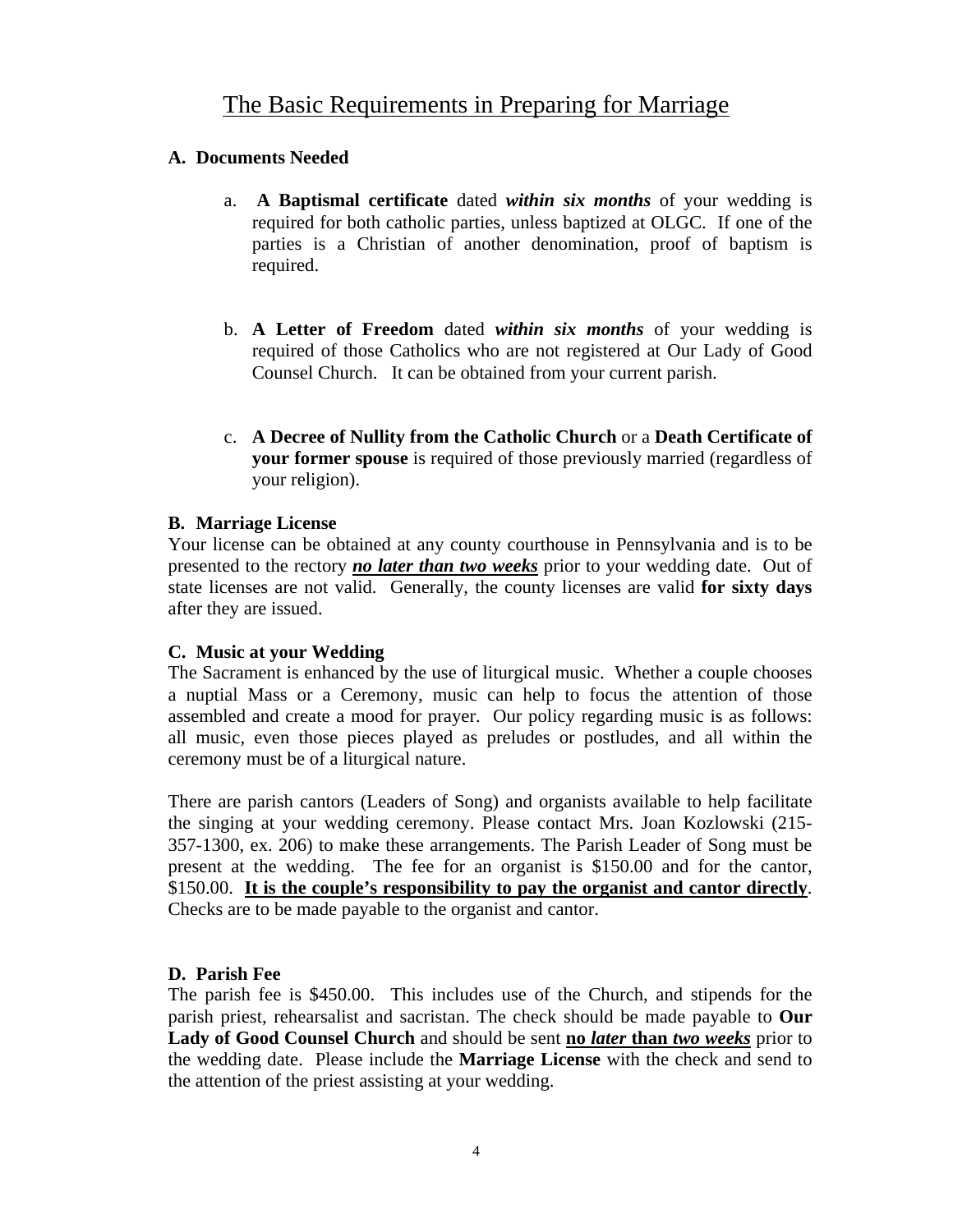# Some Other Things You Need to Know

Your wedding is a public celebration of you and your family and friends here in our parish. We would appreciate your cooperation in the following:

#### 1. **Times for Weddings**

 The times for weddings on Saturday are 12:30PM and 2:30PM. Friday evening weddings are also permissible and times are arranged with the parish priest.

### **2. Picture Policy**

Picture taking and videotaping are permitted but should not be a distraction from the liturgy. Please speak to the priest about specific regulations and communicate these to your photographer and/or videographer.

### **3. Aisle Runner**

An aisle runner is not permitted in our church.

#### **4. Flowers/Sanctuary**

Flowers and other decorations are the responsibility of the couple.

#### **5. Decorations**

If you wish to decorate the ends of the pews, please note that the use of any kind of tape or wire is prohibited. They cause damage to the pews. Only clips or rubber bands are permitted. Please communicate this to your florist or family members.

#### **6. Reception lines**

Reception lines are discouraged due to the parish schedule, however, please feel free to discuss this matter with the parish priest.

### **7. Other Concerns**

Rice, birdseed, confetti and balloons are not permitted because we wish to avoid accident, injury or harm.

## **8. Alcoholic Beverages**

Alcoholic beverages are not permitted on Church property at anytime during your wedding rehearsal or the day of your wedding. Please communicate this policy to the wedding party and to the chauffeur.

#### **9. Wedding Booklets**

Our Lady of Good Counsel provides an outline for the Nuptial Mass and the Nuptial Ceremony and you are asked to follow these outlines. At least two weeks prior to your wedding, please present a draft of your booklet to the priest for approval.